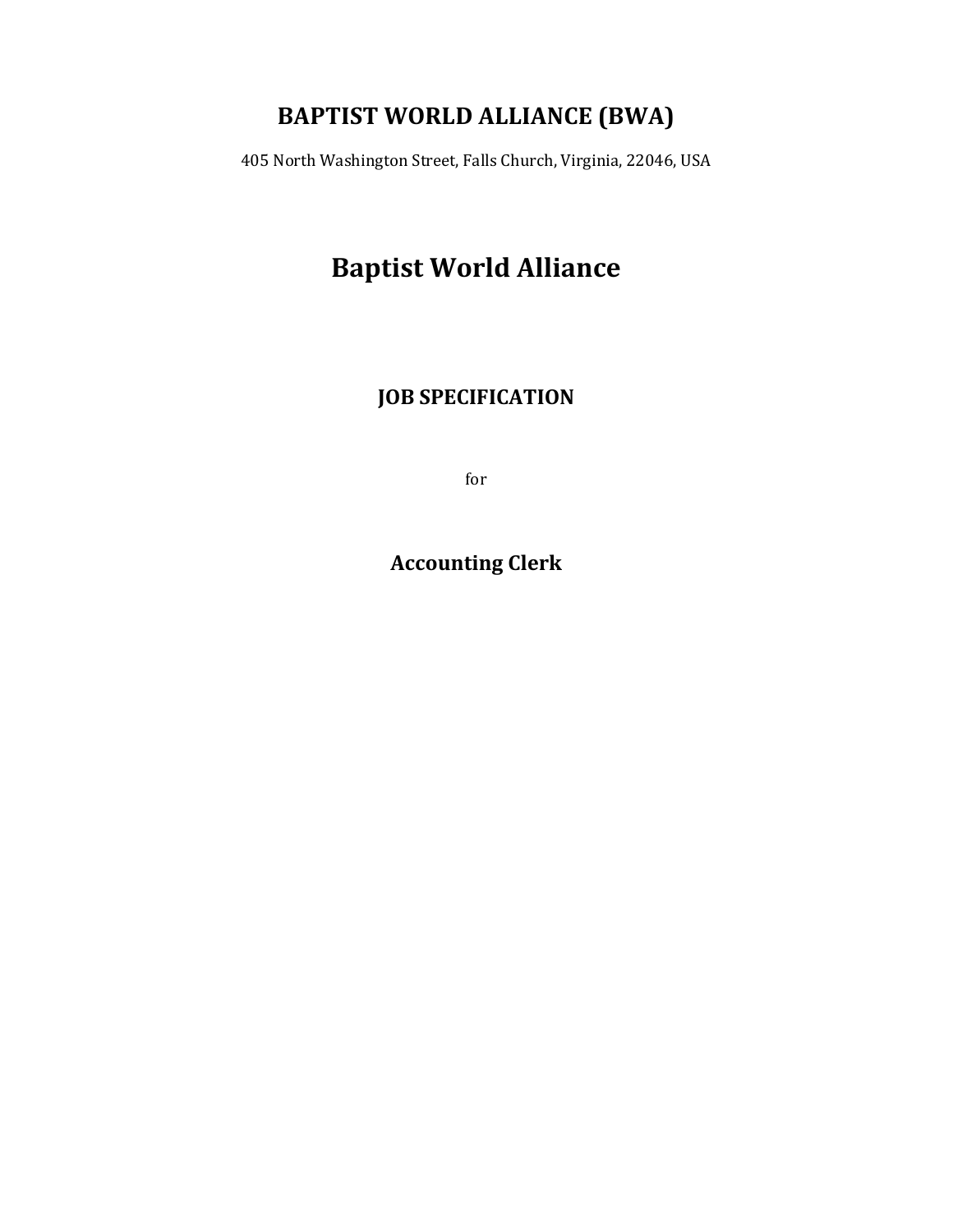### **JOB DESCRIPTION**

Baptist World Alliance (BWA) Accounting Clerk assists with the financial activities of the organization in a manner meeting all professional and non-profit standards, particularly regarding recording and reporting of donations received for the organization. In this capacity the BWA Accounting Clerk is required to manage database features for maintaining accurate records and reporting. This position is a part-time contract position. Possibility of temporary to permanent part-time employment for the right candidate.

### **MAIN DUTIES AND RESPONSIBILITIES**

- 1. Accountant Clerk Duties and Responsibilities
	- Perform daily accounting services for the BWA pertaining to the proper deposit and recording of donations and other receivables utilizing the Raisers' Edge Database platform.
	- Prepare donor receipts and recognition. This includes the issuance of all donor receipts in a timely manner.
	- Respond to Donor queries concerning donations and donor receipts in a timely manner.
	- Management of donor recognition as agreed upon by the Executive Office and Advancement Division. This includes weekly notifications as required by the General Secretary and issuance of certificates and other special recognitions as requested by the Advancement Division.
	- Record departmental postage and copier fees monthly.
	- Perform assigned bank reconciliations monthly.
	- Provide support for BWA Tenants. This includes maintaining accurate records to ensure timely collection of rents. Also, the scheduling of and collection of fees related to the rental of the conference room.
	- Processing of accounts payable in a timely manner.
	- Processing of Wire Transfer Requests utilizing the Western Union.
	- Provide support to other Directors with respect to grant disbursements on an as needed basis.
- 2. Prepare and submit reports to the Comptroller as required.
- 3. Perform duties related to registration during BWA Meetings as requested.
- 4. Assist the completion of the yearly Audit as required by the BWA Comptroller.
- 5. Perform other duties as assigned by the BWA Comptroller.
- 6. Personally participate and on occasion lead in weekly team worship.